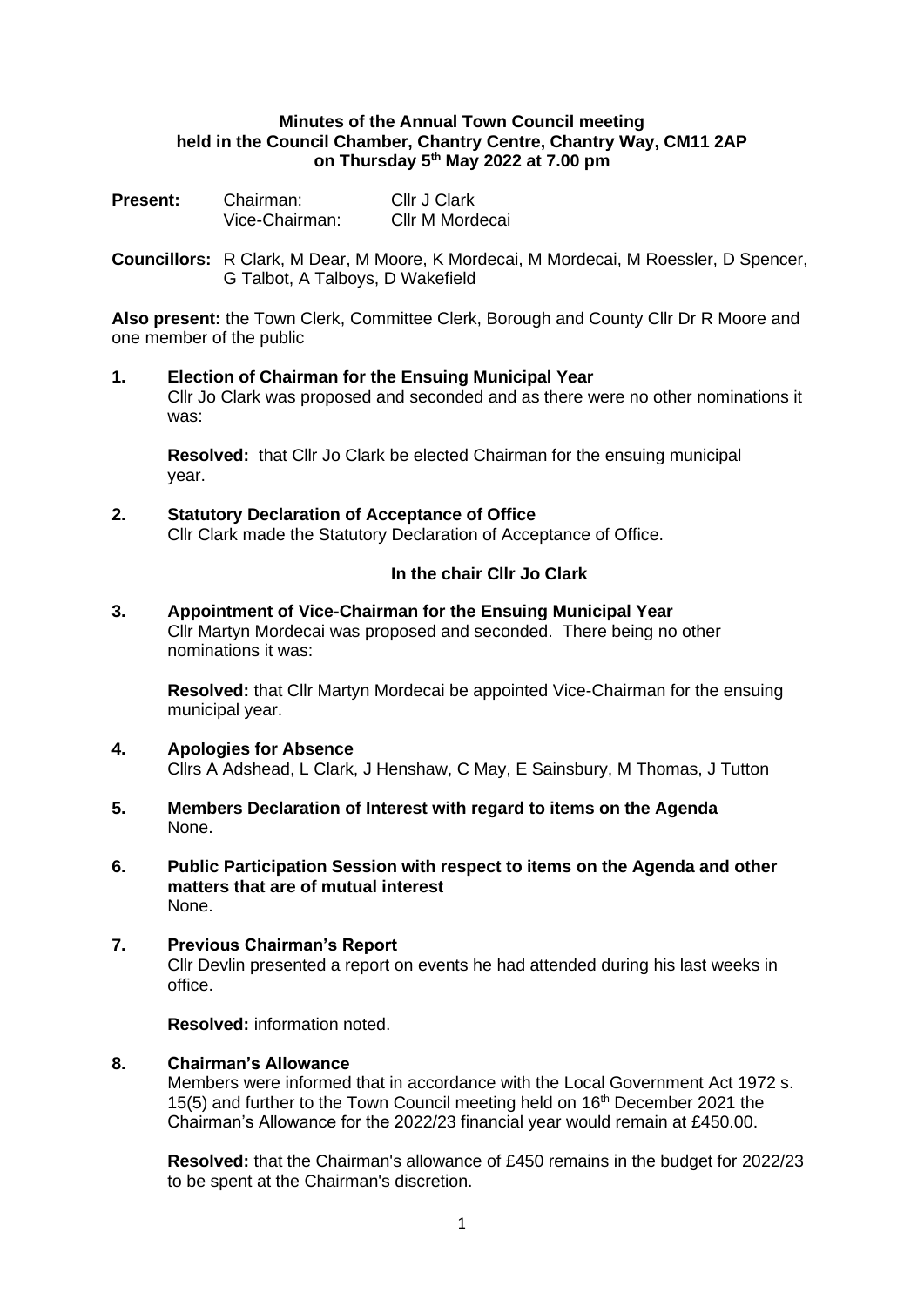## **9. Appointment of Members to serve upon Committees**

Members received a list of Committees and the members that had expressed an interest in serving on them.

Members were advised that the Finance and General Purposes Committee was oversubscribed so a vote took place for the 11 seats available. Following the vote, it was;

**Resolved:** that members be appointed to Committees as per the attached list. **(see Appendix A)** 

### **10. Working Parties, Project Groups and Sub-Committees**

Members were advised that the IT Working Party has had no meeting since 2018 and was therefore disbanded but would be reformed if a requirement arose.

**Resolved:** that members be appointed to Working Parties, Project Groups and Sub-Committees as per the attached list. **(see Appendix A)**

## **11. Appointment of Members to Represent the Town Council on Outside Bodies**

**Resolved:** that members be appointed to the outside bodies as per the attached list. **(see Appendix B)**

# **12. Bank Signatories**

Members were advised of the following:

**(i) Barclays Bank** – current signatories are Cllrs J Devlin, K Mordecai, M Moore, D Spencer and the Town Clerk.

**Resolved:** that there is no change in mandate.

(**ii) Saffron Building Society** - Cllrs J Clark, M Moore and the Town Clerk

**Resolved:** that there is no change in mandate.

**(iii) Bank of Scotland** – current signatories are Cllrs J Clark, G Talbot, M Thomas and the Town Clerk.

**Resolved:** that there is no change in mandate.

# **13. Keyholders - The Chantry Centre**

It was noted that at the present time the following are authorised keyholders:

Mrs D Tonkiss Mrs D McCarthy Cllr A Adshead Cllr J Clark Cllr M Roessler Out of Hours telephone holder Blakes Fire & Security Systems Cleaning Contractors x 2 Cllr J Devlin (fob access only – no keys)

**Resolved:** information noted.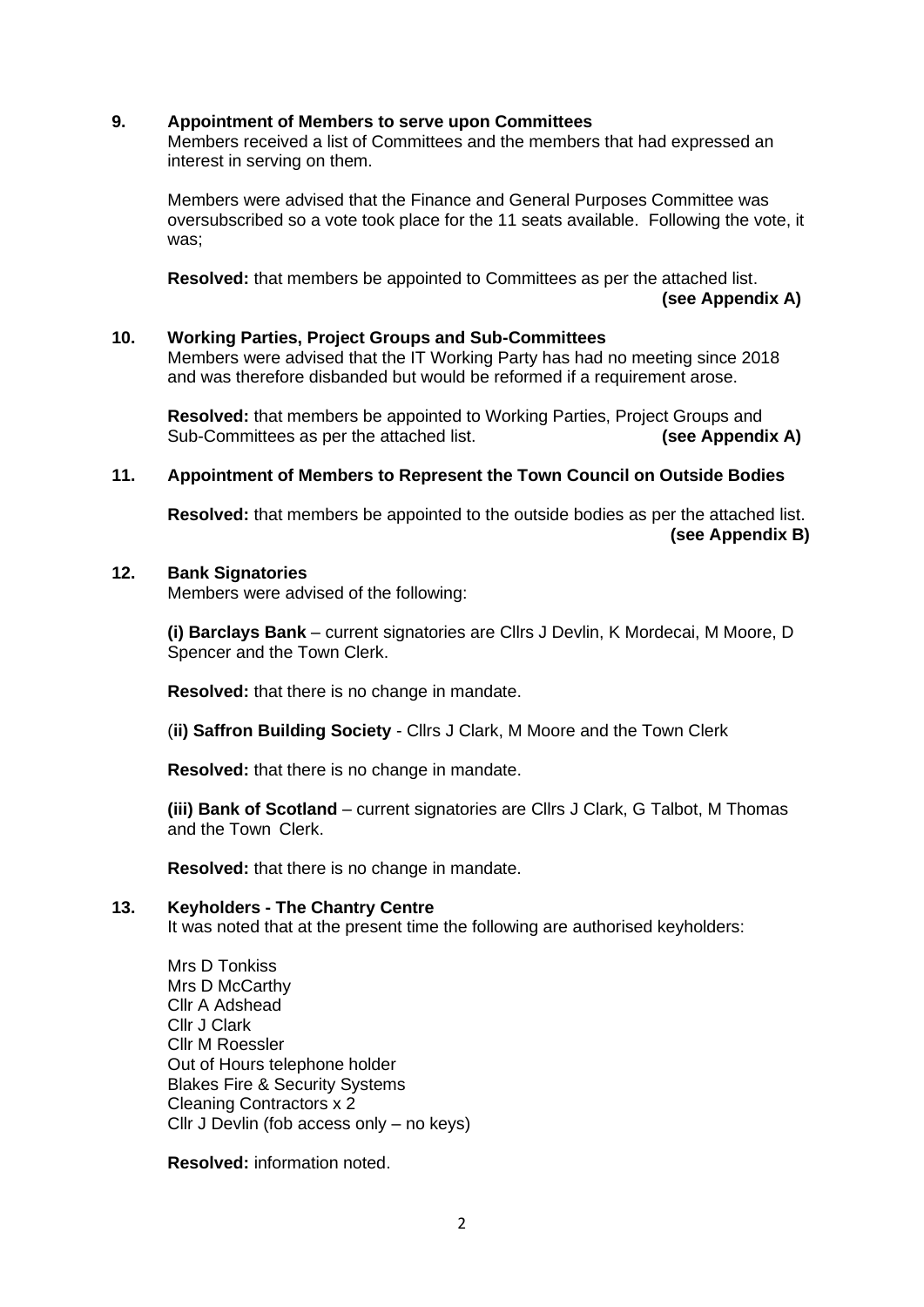## **14. Minutes of the Town Council Meeting held on 24th March 2022**

Members (a) received the minutes of the Town Council meeting held on 24th March 2022 and (b) approved the signing of the minutes as a true record.

**Resolved:** that the minutes of the meeting held on 24<sup>th</sup> March 2022 be approved and adopted.

# **15. Annual Town Meeting held on 28th April 2022**

Members received the minutes of the Annual Town Meeting held on 28<sup>th</sup> April 2022.

**Resolved:** that the minutes be approved.

### **16. Committee Meetings**

#### **(a) Planning Committee**

Cllr Devlin presented the minutes of the meetings held on  $5<sup>th</sup>$  and  $19<sup>th</sup>$  April, and  $3<sup>rd</sup>$ May. There were no questions on the content.

#### **(b) Health, Well-being and Environment Committee**

Cllr Moore presented the minutes of the Health Well-Being and Environment Committee meeting held on  $12<sup>th</sup>$  April 2022. She advised members that a meeting had taken place with Basildon Council officers to discuss reducing the play area inspection costs and that a request has been made to Basildon for replacement litter bins.

**Resolved:** that the minutes of both the above meetings be approved and adopted.

#### **(c) Finance & General Purposes Committee**

Cllr Roessler presented the minutes of the F&GP Committee meeting held on 21<sup>st</sup> April 2022, and the recommendations made:

**Ear Marked Reserves** – Council is requested to approve the following: **(i)** to release the funds remaining in the Chantry Build Fund back into general reserves, **(ii)** to set up a new EMR for Chantry Maintenance, and; **(iii)** to release the skatepark EMR back into general reserves.

**Resolved:** that all of the above are approved and actioned.

**Annual Review 2022** – Council is requested to approve the following documents: **(i)** Risk Assessment incorporating internal controls, **(ii)** Asset Register, and; **(iii)** Terms of Reference for F&GP Committee.

**Resolved:** that all the above documents are approved and adopted.

### **Revision and Update of BTC Grant Policy**- Council is requested to approve the following:

"that the Council provides a Community Support Scheme to support existing and newly established community groups as part of the grant policy."

Following discussion a vote took place and it was:

**Resolved:** that the proposal is defeated and the grant policy is to remain the same.

**Resolved:** and that in all other respects the minutes of the above meeting be approved and adopted.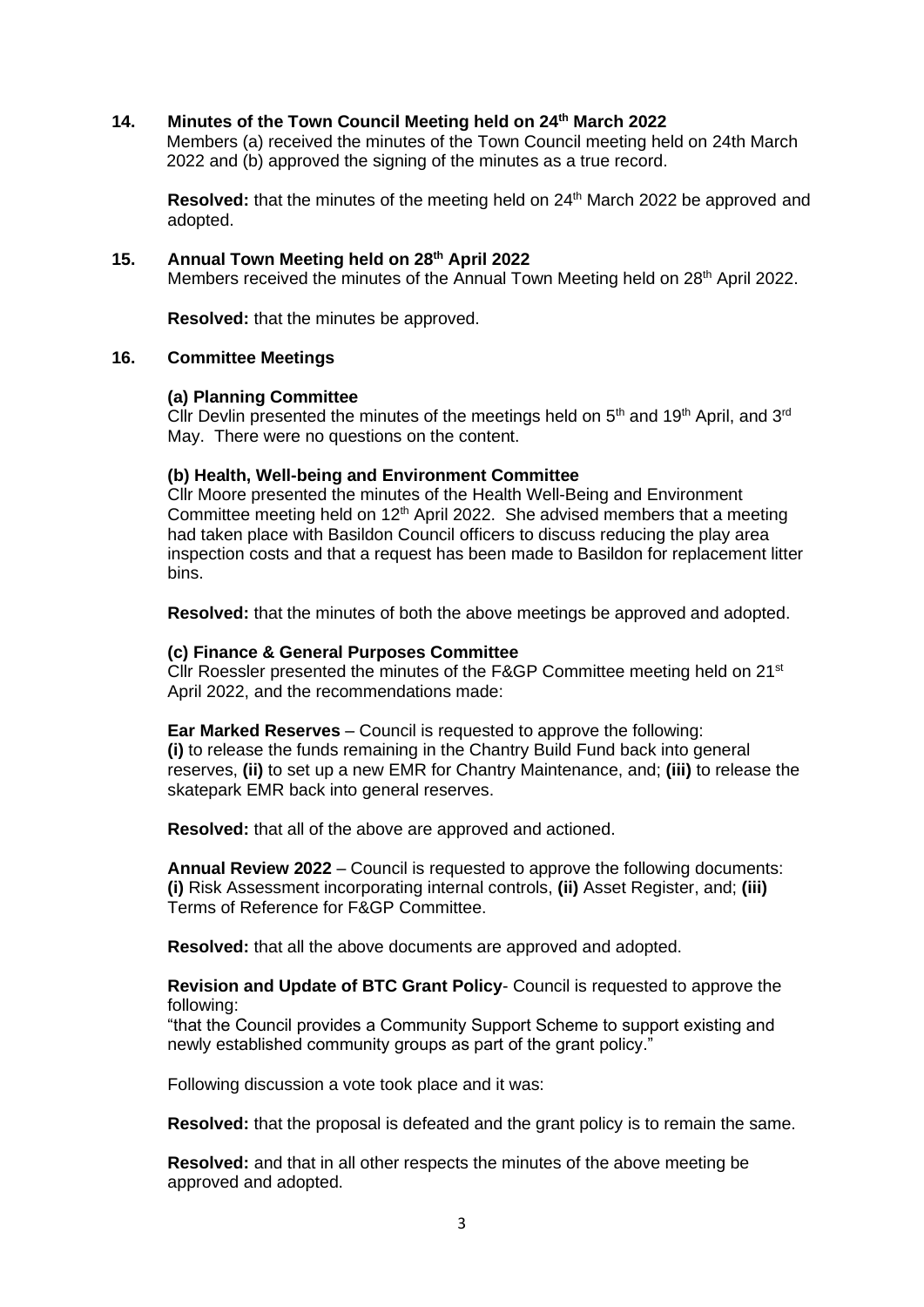# **17. Internal Audit Year End 2022**

## **(i) Internal Auditors Report for Financial Year End to March 2022**

Members received and considered the report from Heelis and Lodge following the inspection of accounts for the financial year April 2021 to March 2022.

**Resolved:** information noted.

# **(ii) Re-appointment of Internal Auditor**

In accordance with Financial Regulation 2.5 members were asked to consider and approve the re-appointment of Heelis and Lodge as internal auditors for the financial year 2022-23.

**Resolved:** that Heelis and Lodge be re-appointed as internal auditors for 2022-23.

## **18. Approval of Annual Governance Statement 2021-22**

Members received and considered the Annual Governance Statement.

**Resolved:** that the Annual Governance Statement be approved and signed.

## **19. Approval of Annual Return 2021-22**

Members received and considered the Accounting Statements for 2021-22.

**Resolved:** that the Accounting Statements be approved and are duly signed by the Chairman.

## **20. Courses and Conferences**

Members received and considered the following: **(i)** a list of forthcoming courses from the EALC **(ii)** to approve payment of travel expenses for the attendance of Cllr Devlin on the Tackling Heritage Crime Conference organised by Essex Heritage Trust which is taking place on  $15<sup>th</sup>$  May 2022.

**Resolved: (i)** information noted; and **(ii)** attendance and payment of travel expenses for Cllr Devlin is approved.

## **21. Review of Complaints Procedure**

In accordance with Standing Order 5 j(xii) members considered the complaints procedure and it was therefore:

**Resolved:** that following review the above document be retained with no amendments.

# **22. Items for Information**

Members received the following:

**(a)** a report which details the requirements for obtaining NALC Quality Gold award status. Cllr Devlin said it was hoped to achieve this by the end of the financial year and that a Task and Finish Group would be pushing this out to the relevant Committees to deal with.

**Resolved:** information noted.

### **23. Items for Consideration for Press Release/Social Media**

• Cllr Jo Clark and Cllr M Mordecai elected as Chairman and Vice-Chairman for the new municipal year.